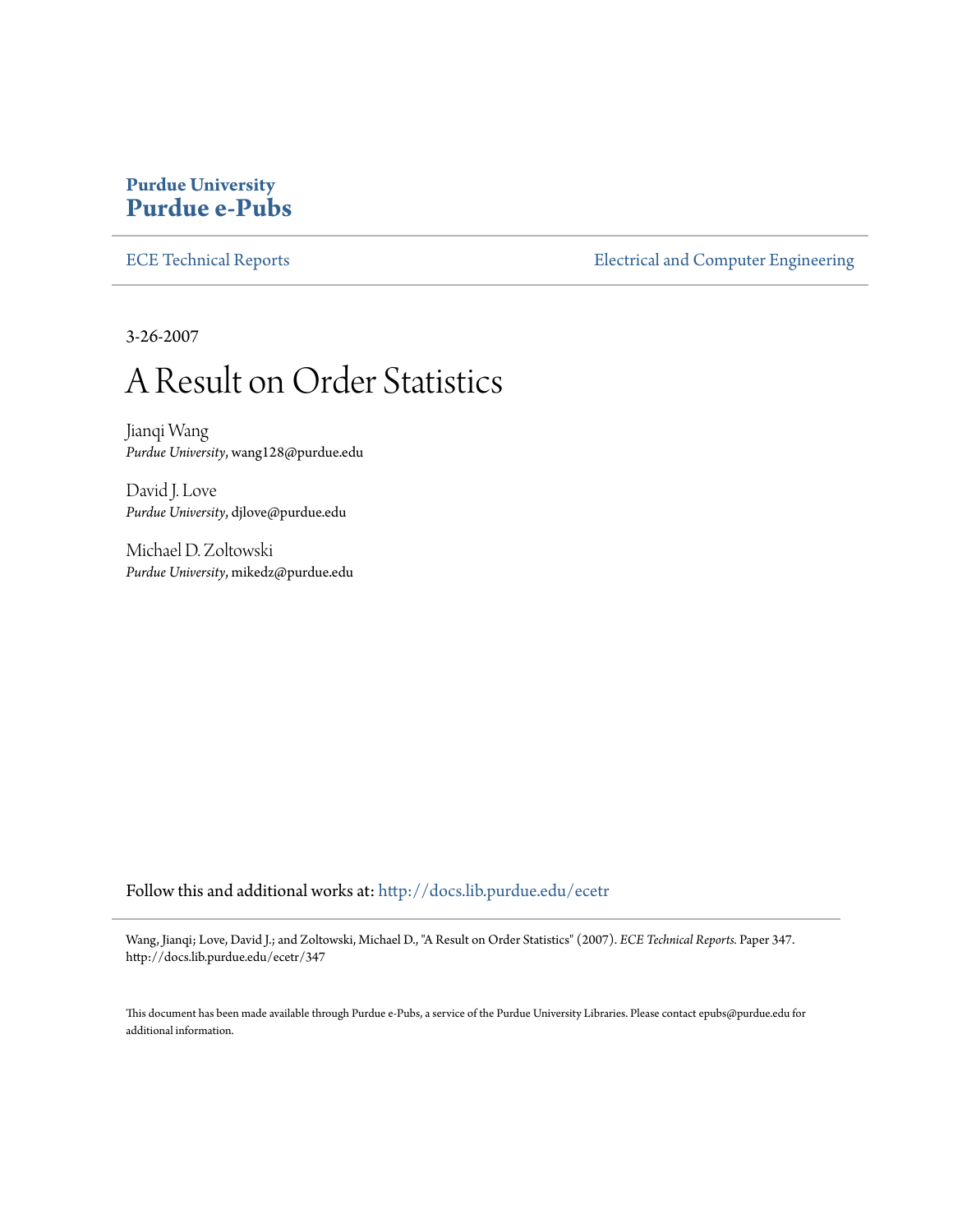## A Result on Order Statistics

Jianqi Wang, David J. Love, Michael D. Zoltowski Purdue University School of Electrical and Computer Engineering Electrical Engineering Building 465 Northwestern Ave. West Lafayette, Indiana 47907-2035 {wang128, djlove, mikedz}@ecn.purdue.edu

Let  $h_1, \ldots, h_K$  be K i.i.d.  $M \times 1$  complex Gaussian random vectors, i.e.,  $h_i \sim \mathcal{CN}(0, I_M)$ . Let

$$
j_{(1)} = \operatorname*{argmax}_{j=1,\ldots,K} \|\mathbf{h}_j\|.
$$

In effect,  $h_{j(1)}$  is the vector that has the largest norm. Denote the remaining  $K - 1$  channel vectors other than  $h_{j_{(1)}}$  as  $\tilde{h}_1, \ldots, \tilde{h}_{K-1}$ . These  $\tilde{h}_i$ 's are indexed as follows.

$$
\tilde{\boldsymbol{h}}_i = \begin{cases} \boldsymbol{h}_i, & i < j_{(1)} \\ \boldsymbol{h}_{i+1}, & i \geq j_{(1)}. \end{cases}
$$

We have the following result.

**Lemma 1:** *Conditioned on*  $h_{j(1)}$ , the vector that has the largest norm, the remaining vectors  $\tilde{h}_1, \ldots, \tilde{h}_{K-1}$ are i.i.d.. Furthermore, as  $K$  goes to infinity, conditioned on  $h_{j_{(1)}}$ , each  $\tilde{h}_i$  converges to a complex Gaussian *vector in distribution.*

*Proof:* For two  $M \times 1$  complex vectors  $z = z_r + iz_i$  and  $z' = z'_r + iz'_i$ , we write  $z \preccurlyeq z'$  if every element of  $z_r$  and  $z_i$  is less than its counterpart in  $z'_r$  and  $z'_i$ , respectively. We have

$$
\Pr\left\{\tilde{h}_{1} \preccurlyeq z_{1}, \ldots, \tilde{h}_{K-1} \preccurlyeq z_{K-1} | h_{j_{(1)}} = z_{(1)}\right\}
$$
\n
$$
= \lim_{\Delta z \to 0} \Pr\left\{\tilde{h}_{1} \preccurlyeq z_{1}, \ldots, \tilde{h}_{K-1} \preccurlyeq z_{K-1} | z_{(1)} < h_{j_{(1)}} \leq z_{(1)} + \Delta z\right\}
$$
\n
$$
= \lim_{\Delta z \to 0} \frac{\Pr\left\{\tilde{h}_{1} \preccurlyeq z_{1}, \ldots, \tilde{h}_{K-1} \preccurlyeq z_{K-1}, z_{(1)} < h_{j_{(1)}} \leq z_{(1)} + \Delta z\right\}}{\Pr\left\{z_{(1)} < h_{j_{(1)}} \leq z_{(1)} + \Delta z\right\}},\tag{1}
$$

This work was supported in part by the Department of Defense (administered by the United States Air Force Office of Scientific Research) under Grant No. AFOSR F49620-03-1-0149, the SBC Foundation, and the National Science Foundation under Grant CCF-0513916.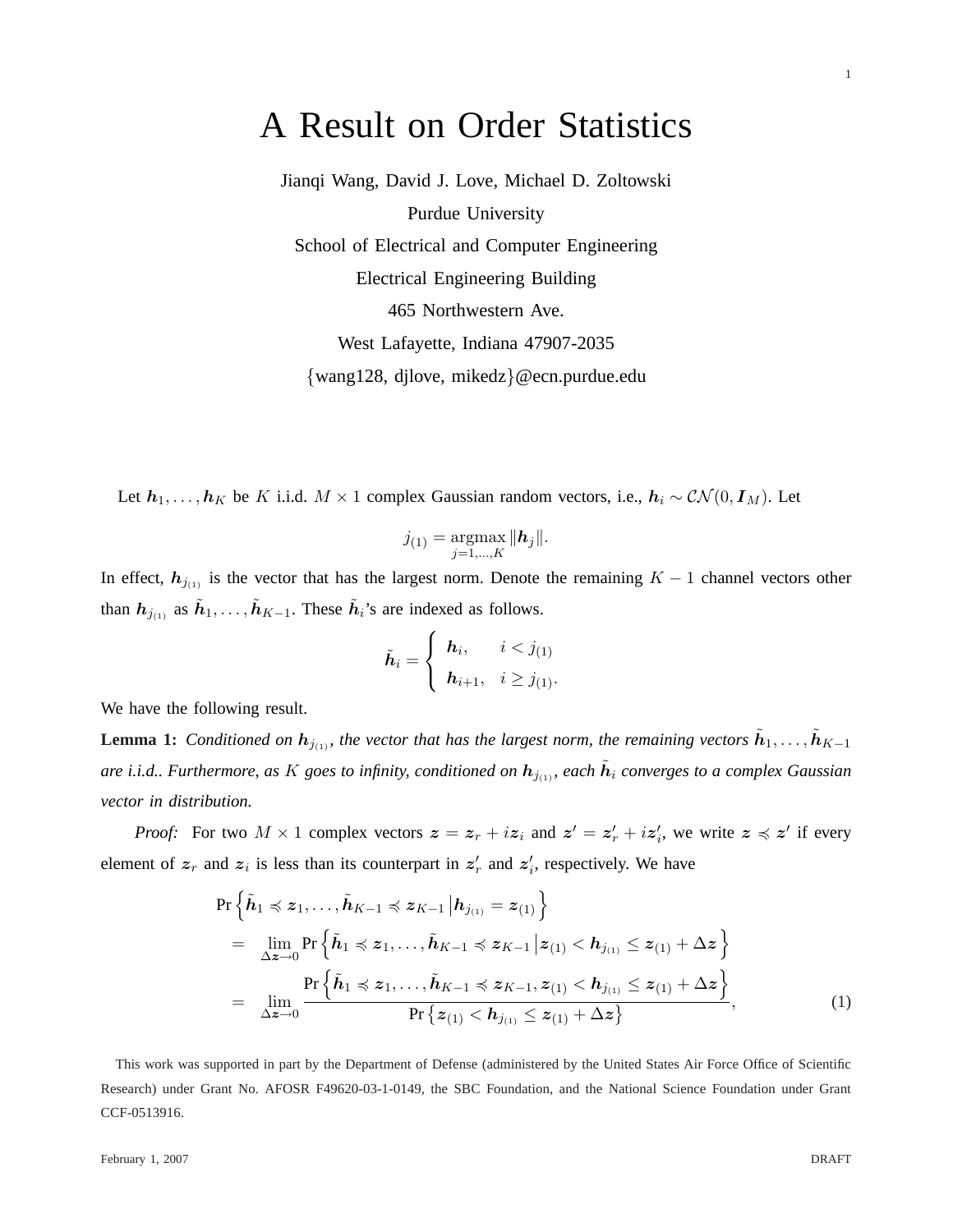where the real and imaginary parts of  $\Delta z$ 's elements are all positive.

Note that

$$
\Pr\left\{\tilde{h}_{1} \preccurlyeq z_{1}, \ldots, \tilde{h}_{K-1} \preccurlyeq z_{K-1}, z_{(1)} < h_{j_{(1)}} \leq z_{(1)} + \Delta z\right\}
$$
\n
$$
= \sum_{i=1}^{K} \Pr\left\{\tilde{h}_{1} \preccurlyeq z_{1}, \ldots, \tilde{h}_{K-1} \preccurlyeq z_{K-1}, z_{(1)} < h_{j_{(1)}} \leq z_{(1)} + \Delta z, j_{(1)} = i\right\}.
$$
\n(2)

Because  $h_i$ 's are i.i.d., Pr $\{\tilde{h}_1 \preccurlyeq z_1, \ldots, \tilde{h}_{K-1} \preccurlyeq z_{K-1}, z_{(1)} < h_{j_{(1)}} \leq z_{(1)} + \Delta z, j_{(1)} = i\}$ are equal for all  $1 \leq i \leq K$ . Therefore, (2) becomes

$$
\Pr\left\{\tilde{h}_{1} \preccurlyeq z_{1}, \ldots, \tilde{h}_{K-1} \preccurlyeq z_{K-1}, z_{(1)} < h_{j_{(1)}} \leq z_{(1)} + \Delta z\right\}
$$
\n
$$
= K \Pr\left\{\tilde{h}_{1} \preccurlyeq z_{1}, \ldots, \tilde{h}_{K-1} \preccurlyeq z_{K-1}, z_{(1)} < h_{j_{(1)}} \leq z_{(1)} + \Delta z, j_{(1)} = K\right\}
$$
\n
$$
= K \Pr\left\{h_{i} \preccurlyeq z_{i}, \|h_{i}\| \leq \|h_{K}\|, \text{ for } 1 \leq i \leq K-1, z_{(1)} < h_{K} \leq z_{(1)} + \Delta z\right\}.
$$
\n(3)

Let  $\pi(\Delta z)$  be the product of the real and imaginary parts of all the elements of  $\Delta z$ , i.e.,  $\pi(\Delta z)$  =  $\Box^M$  $_{j=1}^{M}\left( \Delta z_{r}\right) _{j}$  $\Box^M$  $_{j=1}^{M}(\Delta z_{i})_{j}$ . Let  $f_{h}(\cdot)$  be the p.d.f. of the complex Gaussian vector  $h \in \mathbb{C}^{M}$ . When  $\Delta z$  is very small, using Taylor expansion, we have [1]

$$
\Pr\left\{ \boldsymbol{z}_{(1)} < \boldsymbol{h}_{K} \leq \boldsymbol{z}_{(1)} + \Delta \boldsymbol{z} \right\} = f_{\boldsymbol{h}}(\boldsymbol{z}_{(1)}) \pi(\Delta \boldsymbol{z}) + O(|\pi(\Delta \boldsymbol{z})|^2). \tag{4}
$$

Hence the probability for any two independent vectors  $h_i$  and  $h_j$  to lie within the interval  $[z_{(1)}, z_{(1)} + \Delta z]$ is

$$
\Pr\big\{ \boldsymbol{z}_{(1)} < \boldsymbol{h}_i \leq \boldsymbol{z}_{(1)} + \Delta \boldsymbol{z}, \boldsymbol{z}_{(1)} < \boldsymbol{h}_j \leq \boldsymbol{z}_{(1)} + \Delta \boldsymbol{z} \big\} = |f_{\boldsymbol{h}}(\boldsymbol{z}_{(1)}) \pi(\Delta \boldsymbol{z})|^2 + O(|\pi(\Delta \boldsymbol{z})|^3).
$$

Consequently, similar to [1, page 11], the probability that at least one vector from  $h_1, \ldots, h_{K-1}$  falls into the interval  $[z_{(1)}, z_{(1)} + \Delta z]$  is of  $O(|\pi(\Delta z)|^2)$ . Therefore,

$$
\Pr\left\{\mathbf{h}_{i} \preccurlyeq z_{i}, \|\mathbf{h}_{i}\| \leq \|\mathbf{h}_{K}\|, \text{ for } 1 \leq i \leq K-1, z_{(1)} < \mathbf{h}_{K} \leq z_{(1)} + \Delta z\right\}
$$
\n
$$
= \Pr\left\{\mathbf{h}_{i} \preccurlyeq z_{i}, \|\mathbf{h}_{i}\| \leq \|\mathbf{z}_{(1)}\|, \text{ for } 1 \leq i \leq K-1\right\} \Pr\left\{z_{(1)} < \mathbf{h}_{K} \leq z_{(1)} + \Delta z\right\} + O(|\pi(\Delta z)|^{2}).
$$
\n(5)

Similarly,

$$
\Pr\left\{z_{(1)} < h_{j_{(1)}} \leq z_{(1)} + \Delta z\right\}
$$
\n
$$
= K \Pr\left\{\|h_i\| \leq \|z_{(1)}\|, \text{ for } 1 \leq i \leq K - 1\right\} \Pr\left\{z_{(1)} < h_K \leq z_{(1)} + \Delta z\right\} + O(|\pi(\Delta z)|^2). \tag{6}
$$